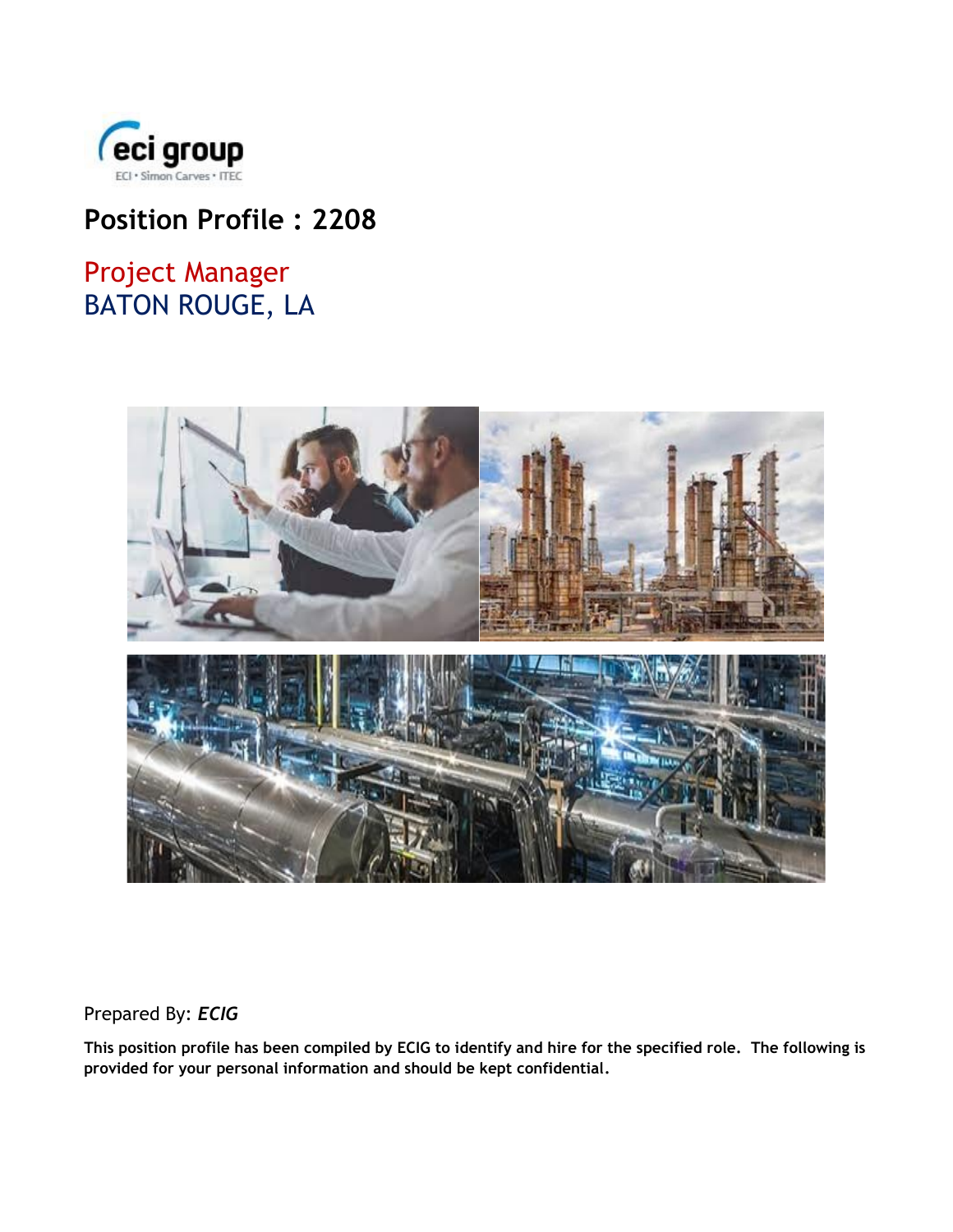

# **Project Manager [2208]**

The world's leading specialist engineering contractor for low-density polyethylene (LDPE) and ethylene vinyl acetate (EVA) projects has an immediate a need for a **Project Manager** to provide project management, program management and team leadership to ensure successful delivery of key customer projects in all aspects of EPC projects, including development and execution of complex engineering designs. Provide the customer with a knowledgeable and reliable point of contact for ECI Group during all phases of project execution. Provide consistent project reporting to ECI Group management as it relates to project cost, schedule, quality performance and customer satisfaction.

## **COMPANY INFORMATION: [WEBSITE** <https://ecigrouponline.com/engineering-services/> ]

Founded in 1977 **ECI Group Inc.** [ECIG] provides world-class engineering solutions to clients around the world, with have a long history of **designing and developing industrial facilities and process plants for the production of fuels, chemicals and polymers.** With core technical skills focused around the development and design of a range of processes, we continually embrace new technologies and innovative project methodologies which have contributed to our success in this field. Our full-service offering covers all Engineering discipline including Process, Mechanical (Machinery/Vessels), Piping and Pipe Stressing, Plant Layout, Electrical, Control & Instrumentation, and Civil & Structural. Our engineering services expertise includes:

- $\triangleright$  Concept Development feasibility, cost estimates, front end design, basic engineering
- ➢ Detailed Design hazard studies, FEA, DCS/SIS, flare systems, as-built drawings
- ➢ Owner's Engineer Project Management, contractor evaluation, due diligence, technical reviews
- ➢ Safety Critical Engineering SIL/LOPA, relief systems, HAZOP chair, thermal and vibrational stress analysis, design for high pressure / toxic / corrosive service

#### **BENEFITS AND FEATURES**

- $\checkmark$  Full Benefits Package health, dental, vision insurance.
- $\checkmark$  Company paid short & long-term disability and life insurance
- ✓ Flexible Spending Plans, Education Reimbursement, Dependent Care Spending Plan
- $\checkmark$  401K Retirement Plan
- $\checkmark$  Hybrid Work Policy -3 days per week

### **YOUR ROLE WITH THE COMPANY:**

- This position reports directly to the Global Manager of Projects **Leslie Kinchen, P.E.** [https://www.linkedin.com/in/lesliekinchen/]
- Have a firm understanding of the phased approach of engineering development as it relates to engineering execution as part of the overall project. Manage the project through all appropriate phases of execution including, but not limited to: Front End Loading, Process

Development Package, Front End Engineering Design, Basic Design Package, Detailed Design and Construction Management/Support.

• Identify which key performance indicators (KPI) will most likely determine the success of the project and manage the project execution to optimize those KPI. Identify the project objectives as part of the planning phase with the customer and ensure that the project team is properly introduced and aligned to meet those objectives. Identify and evaluate potential changes

**ECI GROUP** 

FOR MORE INFORMATION CONTACT:

#### Kathryn "Kate" Wilhelm, PE

Director of Global Engineering and Project Management Recruitment 984 264 6709

kwilhelm@ecigrouponline.com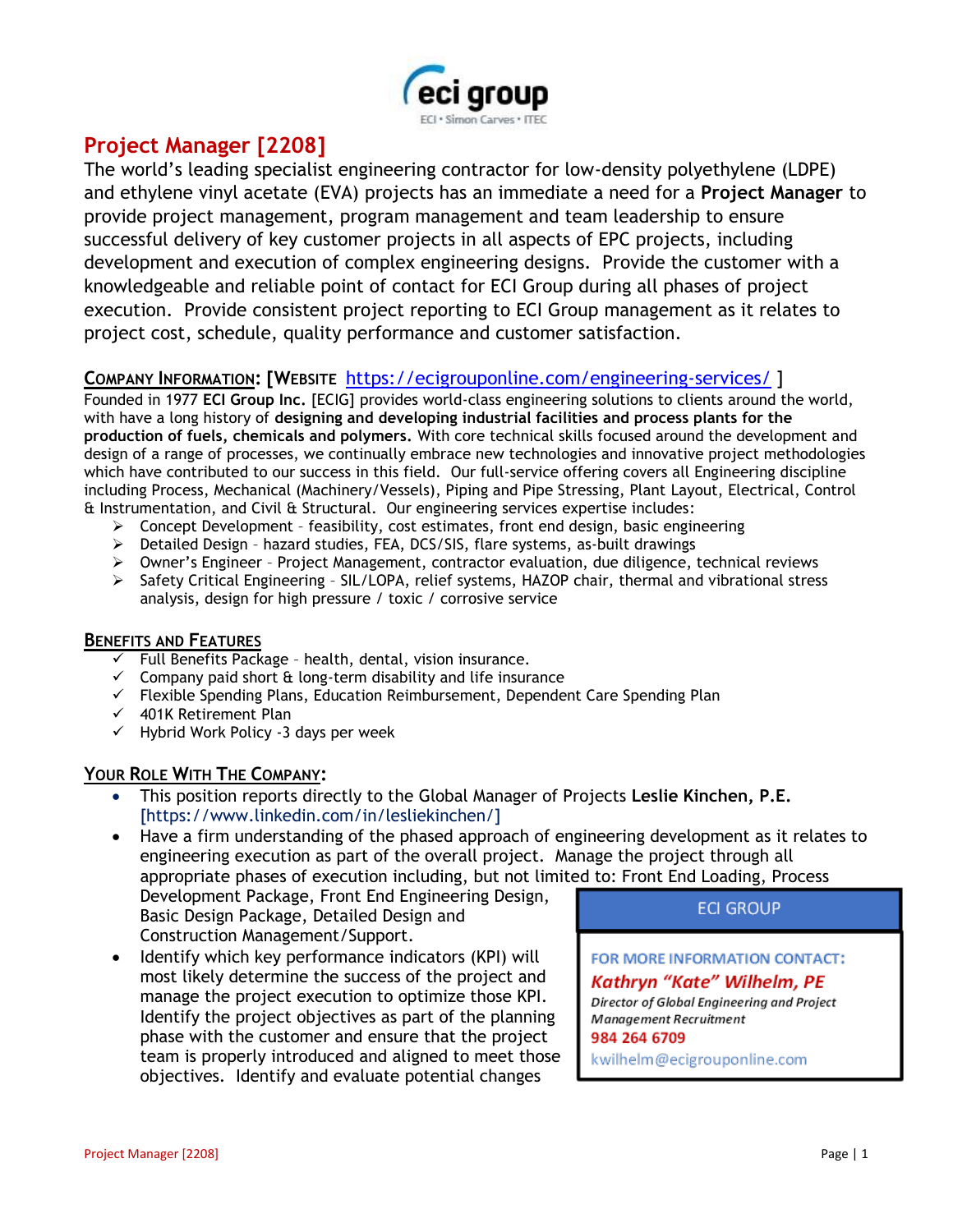

to the project that may impact the scope, budget, and schedule, and work with engineering leads to prepare Engineering Change Notices accordingly.

- Understand the differences between various types of engineering contracts such as Lump Sum, Cost Plus, Cost Not to Exceed, Fixed Fee, and be capable of managing each type successfully.
- Review engineering man hour budgets and schedules, and work with engineering leads to adjust such to align with the project's cost and schedule objectives.
- Manage the customer's expectations regarding the success indicators of the project and establish goals for the project team to deliver within those parameters. The Project Manager's role is to find an efficient, cost-effective, and customer-centered solution to these disputes that adheres to ECI Group policies that is beneficial to both the Customer and ECI Group. Communicate effectively with the customer and project team to minimize unreimbursed scope creep.
- Identify and accurately define the necessary project deliverables to meet the customer's project requirements and engage ECIG's project controls and quality control procedures to track and manage development of those deliverables. Create and maintain project change logs, needs lists and action items lists. Define, communicate, and manage project risks to ensure customer awareness of the risks as well as to prepare the engineering execution team to incorporate mitigation plans into their designs.
- Work closely with the engineering leads to accurately gauge design progress to ensure timely production of deliverables and strict adherence to the project scope. Be capable of amicably resolving escalated issues that arise out of the engineering disciplines during the project. These issues may involve personnel and/or work process disputes between disciplines, design progress deficiencies, budget overruns, miscommunications between the disciplines regarding project objectives, schedule, scope, or customer management.
- Provide inputs to the Project Controls Group regarding project manpower requirements to ensure accurate resource forecasting and planning. Ensure that the project is executed and delivered in accordance with the ECI Group Project Execution Manual, Corporate Quality Manual and HSE policies. Work with the project scheduler and engineering leads to interactively develop the master engineering schedule, identify schedule interface points between engineering activities, customers activities, and vendors fabrication schedules in order to ensure that engineering discipline activities are properly identified and scheduled to meet the project's milestone dates. Manage the production of all customer reports while assuming responsibility for their accuracy, professional presentation, and completeness.
- Understand the project contract terms and conditions and ensure that the project is executed within the parameters therein. Ensure that project invoices are prepared and issued to the customer in accordance with the contract/project milestones.
- Have a clear understanding of standard procurement process and procedures and be capable of developing solutions to common fabrication and delivery issues.

#### Business Development:

Support the Business Development Group to secure new work. This may include preparing proposal documents including project execution plans, providing input to the proposed project schedule, review and adjustment of discipline budgets, and input regarding the proposal assumptions and clarifications. Lead and/or support proposal efforts being able to work with multiple disciplines and subcontractors for developing scope and competitive pricing.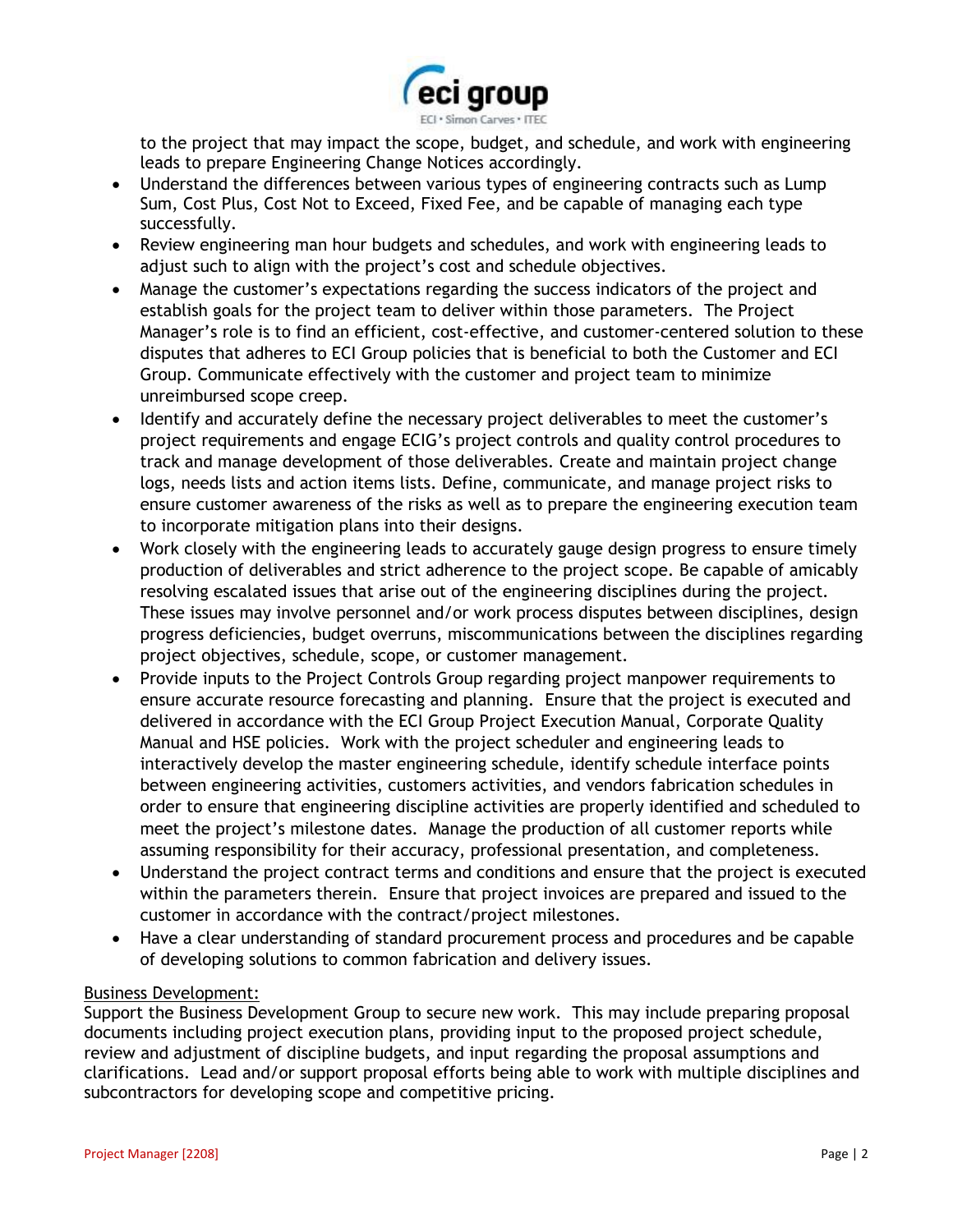

- May function as the proposal manager on small project proposals. Assist the Business Development Group to identify project risks and develop mitigation plans for the proposal work. As required, participate in bid review meetings with potential customers and assist the Business Development Group with bid negotiations.
- As required, participate in sales/business development meetings with potential customers. Recognize business development opportunities and understand how ECI Group can meet the customer's needs for those opportunities.
- Develop positive relationships with customers in order to gather insight into the customer's business objectives and long-term goals. Manage and resolve any customer issues that may arise before, during, or after a project. Ensure that the customer understands that ECI Group is proactive in engaging quality control procedures to ensure effective project execution. Develop customer-specific procedures to ensure that project teams adhere to all site-specific HSE procedures. Ensure active communication with all customers to promote clear understanding of project goals, success indicators, and potential for future project work.

#### Customer Interface:

Develop positive relationships with customers in order to gather insight into the customer's business objectives and long-term goals.

- Expand on relationships and workload with current customers and lead efforts in pursuit of new customers. Recognize business development opportunities and understand how ECI Group can meet the customer's needs for those opportunities.
- Manage and resolve any customer issues that may arise before, during, or after a project. Ensure that the customer understands that ECI Group is proactive in engaging quality control procedures to ensure effective project execution.
- Ensure active communication with all customers to promote clear understanding of project goals, success indicators, and potential for future project work.
- Develop customer-specific procedures to ensure that project teams adhere to all site-specific HSE procedures.

#### Financial:

Ensure that projects are completed in such a way as to contribute to ECI Group's long-term financial success. Identify project risks and develop mitigation plans for review by ECI Group management. Develop project execution plans to minimize the occurrence of budget overruns.

#### People:

Provide guidance and procedural leadership to other project managers and project engineers assigned to the projects as well as others within the Company. Provide clear verbal and written direction to project team members. Provide professional leadership to the support personnel assigned to the project, such as project controls personnel and document management personnel.

#### **COMMUNITY INFORMATION:**

- Baton Rouge is the 2<sup>nd</sup> largest metropolitan area in Louisiana and is a hub for major industrial, petrochemical, medical, research and motion picture and growing technology center of the American South.
- ✓ The home to LSU, the Port of Greater Baton Rouge (10th largest in terms of tonnage shipped)
- $\checkmark$  Located just 79 miles from New Orleans two professional sports teams (Saints – NFL, Pelicans – NBA) and New Orleans' world-renowned [distinct](https://en.wikipedia.org/wiki/Music_of_New_Orleans)